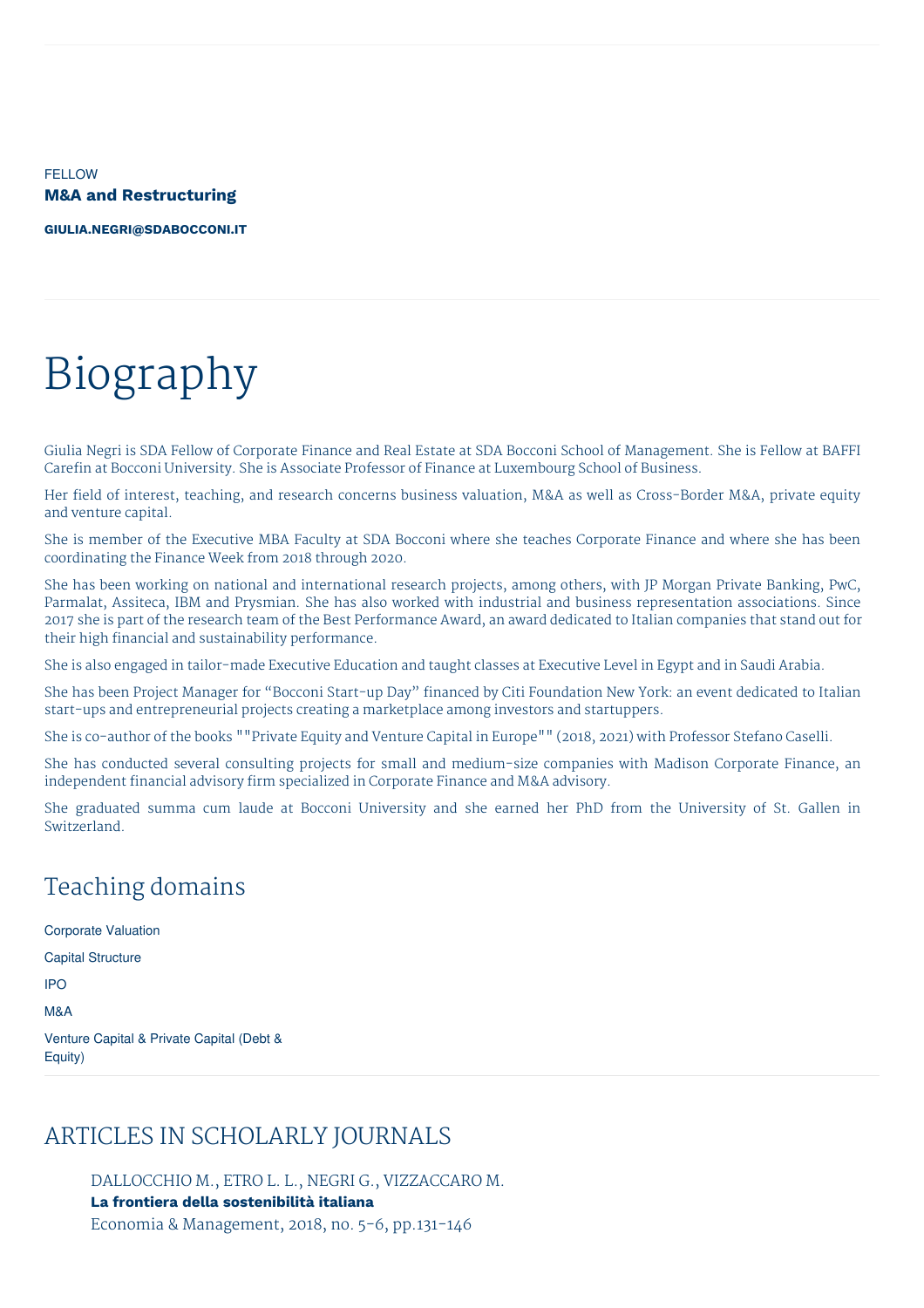NEGRI G.

#### **Se dall'errore nasce l'innovazione: il caso WISE**

Economia & Management, 2016, no. 2

NEGRI G., CAMERAN M., PETTINICCHIO A. **The audit mandatory rotation rule: the state of the art** The Journal of Financial Perspectives, 2015, vol.3, pp.61-75

### **TEXTBOOKS**

CASELLI S., NEGRI G.

**Private Equity and Venture Capital in Europe -3rd Edition - Markets, Techniques, and Deals** Elsevier, Amsterdam, Netherlands (The), 2021

CASELLI S., NEGRI G.

**Private equity and venture capital in Europe - 2nd Edition - Markets, Techniques, and Deals** Elsevier, Amsterdam, Netherlands (The), 2018

## CONTRIBUTION TO CHAPTERS, BOOKS OR RESEARCH MONOGRAPHS

#### CASELLI S., NEGRI G.

**Private Equity Deals** in *Corporate and Investment Banking: A Hands-On Approach* Stefano Caselli, Gimede Gigante, Andrea Tortoroglio (Eds),Bocconi University Press - BUP, chap. 8, pp.359- 394, 2021

## CASES IN INTERNATIONAL CASE COLLECTIONS

PIRRONE C., NEGRI G., MORRI G. **The FAAC Case: Trusts and Estate Planning According to Italian Law** 2022, The Case Centre, Great Britain

## RESEARCH NOTES OR SHORT ARTICLES IN JOURNALS

ANCONETANI R., DALLOCCHIO M., ETRO L. L., NEGRI G., VIZZACCARO M. **L'eccellenza manageriale: un valore oltre i confini delle performance** 2020, Economia & Management Plus, Milano, Italy

## RESEARCH REPORTS

CASELLI S., NEGRI G.